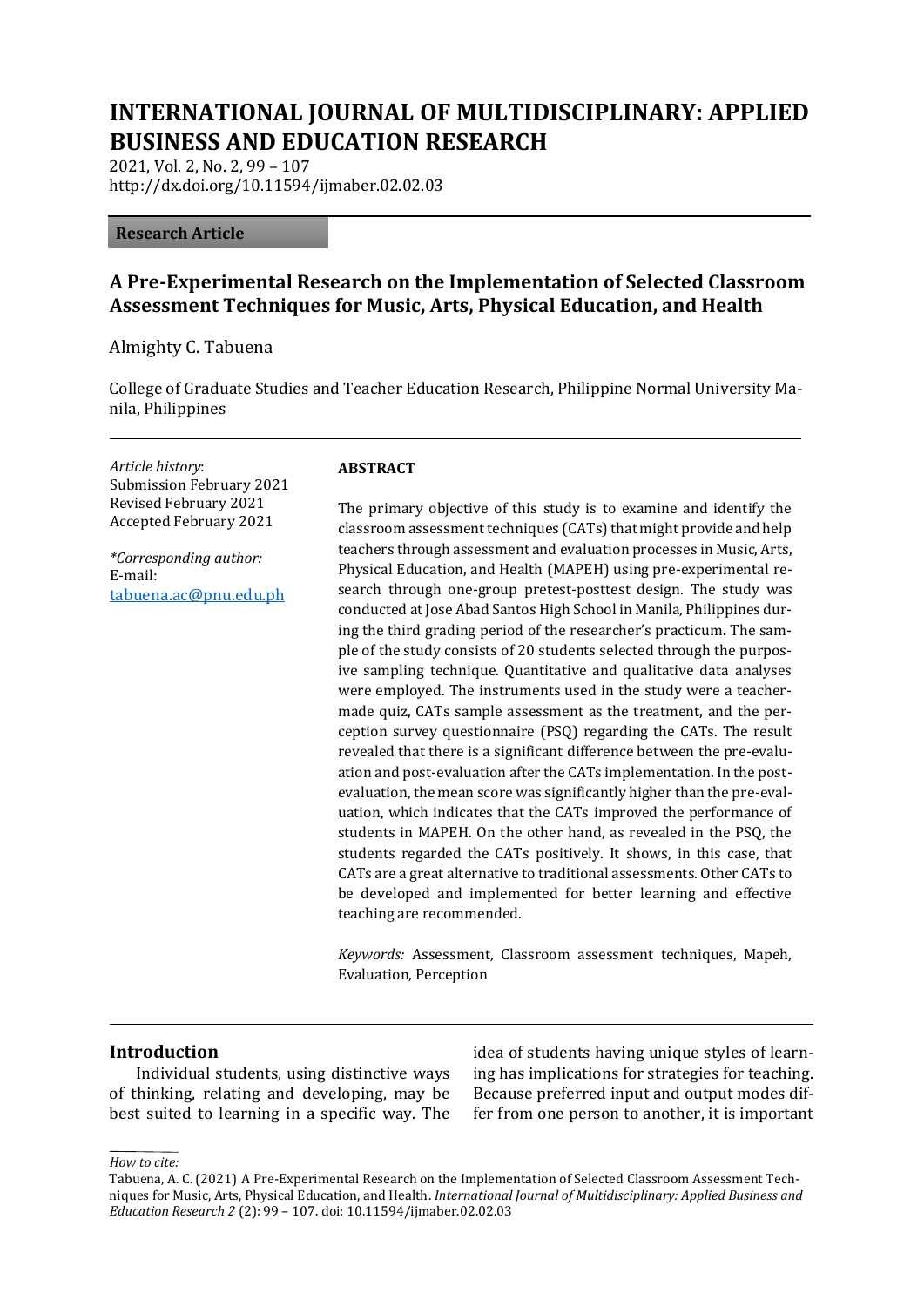that teachers use a variety of teaching techniques to meet the needs of individual learners effectively (Nunan, 1988). The paradigm shift in pedagogical practices as envisaged by the educational system will ensure that lessons are delivered and assessed more efficiently and effectively, primarily for the performance of our learners in learning processes (Good, 1972).

In the Philippine's educational setting, the Department of Education [DepEd] (2002) Order No. 73, s. 2002, notes that assessment should be used primarily as a quality assurance method to evaluate the progress of students in achieving expectations, encourage self-reflection and personal responsibility for one's learning, and provide the basis for profiling the performance of students. Classroom evaluation is an important part of curriculum implementation, according to the Policy Guidance on Classroom Assessment for the K to 12 Basic Education Program. It helps educators to track and assess the progress of learners and to change instruction accordingly. Classroom assessment informs the learners of their success, as well as their parents and guardians (Tabuena et al., 2020). The challenges of evaluating the success of students as well as their efficacy in teaching are constantly faced by teachers. Evaluation choices may sustainably improve the performance of students; direct teachers in improving the teaching learning process and help policy makers improve the education system (Santos, 2007). In response to this challenge, the researchers thought that the use of formative evaluation, particularly Classroom Assessment Techniques (CATs), could enhance the performance of students in music, arts, physical education, and health (MAPEH). There are many types of tests of learning from which an instructor can choose (Tabuena, 2019).

In general, Classroom Assessment Techniques (CATs) are simple, non-graded, anonymous, in-class activities designed to provide useful feedback on the teaching-learning process to teachers and students as it occurs (Angelo & Cross, 1993). However, few teachers in the grand teaching arena, irrespective of academic disciplines, are aware of and knowledgeable about the important considerations in the construction of different assessment processes.

This has sometimes led to confusing and conflicting opinions and ideas that lead to a meaningless endeavor. When used on an ongoing training component, CATs improve the quality of the learning experiences of the students, and students feel more involved in the learning process (Soetart, 1998). Classroom testing and evaluation planning requires determining what is to be measured and then precisely defining it so that tasks that require the intended knowledge, skills and understanding can be constructed while the assessment process takes place, as it reflects various relevant measures in the learning outcomes related to music, arts physical education and health learning (Maningas, 2013; Vidal, 2005).

This action research study is an attempt to furnish the teachers with the purpose of providing background knowledge of the characteristics of proper different evaluative measures – either in formative or summative assessment, assisting teachers in developing skills necessary in the assessment instruments for evaluation, which are the classroom assessment techniques.

## *Theoretical Framework*

The theoretical basis of this action research is anchored in the provisions and policy guidelines on classroom assessment for the K to 12 Basic Education Program issued by the DepEd (2015) Order No. 8, s. 2015. The recognition and intentional consideration of the proximal development zone of the learners is at the heart of this evaluation framework (Vygotsky, 1978). Appropriate evaluation is committed to ensuring the success of learners in moving from guided to independent display of knowledge, understanding, and skills, and to allowing them to successfully transfer this in future situations. From this point of view, evaluation facilitates the development of higher-order thinking and 21st century skills for learners. Accordingly, the assessment view recognizes the unity of instruction and assessment. Assessment is part of daily lessons and expands the daily activities in the classroom that are already in place in the K-12 curriculum. Furthermore, the Department of Education (2003) released DepEd Order No.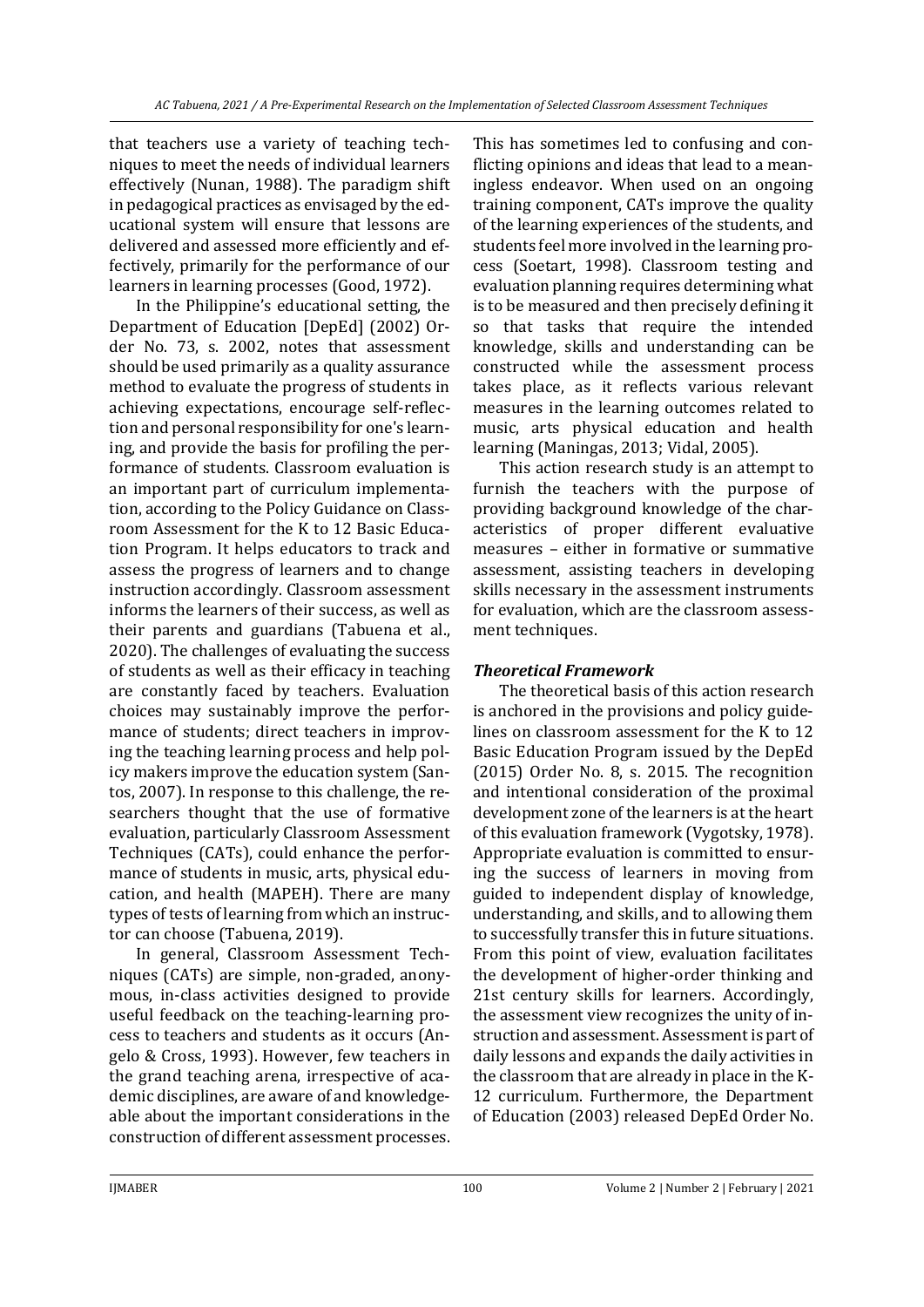79, s. 2003, in which Assessment and Evaluation of Learning and Reporting of Students Progress in Public Elementary and Secondary Schools was promulgated in order to emphasize the assessment and evaluation of learning in all general subjects at primary and secondary level.

## *Statement of the Problem*

The primary objective of this study is to examine and identify Classroom Assessment Techniques that might provide and help teachers through assessment and evaluation processes. To achieve this objective, the study answered the following specific questions:

- 1. What is the performance of the students before and after the implementation of Classroom Assessment Techniques (CATs)?
- 2. Is there a significant difference between the mean score of the students before and after the implementation of Classroom Assessment Techniques (CATs)?
- 3. Is there a gain in score in the students' performance with the use of Classroom Assessment Techniques (CATs)?
- 4. What are the students' perceptions on the use of Classroom Assessment Techniques (CATs)?
- 5. What are the Classroom Assessment Techniques (CATs) that might provide and help teachers through assessment and evaluation processes in music, arts, physical education and health (MAPEH)?

# *Hypotheses*

The following null hypotheses were tested at 0.05 level of significance:

- 1. There is no significant difference in scores before and after the implementation of Classroom Assessment Techniques.
- 2. There is no significant gain in scores before and after the implementation of Classroom Assessment Techniques.

# **Methods**

# *Research Design*

This study was initiated to determine the effectiveness of classroom assessment techniques (CATs) in teaching MAPEH. This study

utilized inferential statistical data analysis, experimental design through one-group pretestposttest design (Asaad & Hailaya, 2004; Zulueta & Costales, 2003). Quantitative and qualitative data analyses were employed. The mean results of pre-evaluation and post evaluation were compared to determine the effect of CATs on the performance of the students. The difference between the mean score performance of the pre-evaluation and post evaluation was computed and tested for significant difference. The study utilized test of differences of two means taken from the same group (t-test for a dependent sample).

# *Participants of the Study*

The sample of the study was selected through purposive sampling technique among Grade 10 students of a particular section enrolled at Jose Abad Santos High School, Binondo, Manila, Philippines during the practicum of the researcher. The subjects used in the study were 20 students. The class schedule for the MAPEH subject was at 1:50-2:40 in the afternoon, from Monday to Friday.

# *Research Instrument*

The researcher utilized the following research instruments for data collection: (a) teacher-made quiz, in which the pre-evaluation and post evaluation were subjected and administered in preparation of different number of test items in music, arts, physical education and health; (b) Perception Survey Questionnaire (PSQ), this survey questionnaire was administered regarding the perception of the students on the Classroom Assessment Techniques (CATs), the effect of CATs in the teaching-learning process, the scale was used in the PSQ is presented in Table 1; (c) classroom assessment techniques(CATs), these are the strategies of educators use to gauge how well students comprehend key points in a lesson or a course, and the (d) lesson plan and instructional devices, the tools for teaching (Adanza, 1995; Bluman, 2010; Subong, Jr., 2005).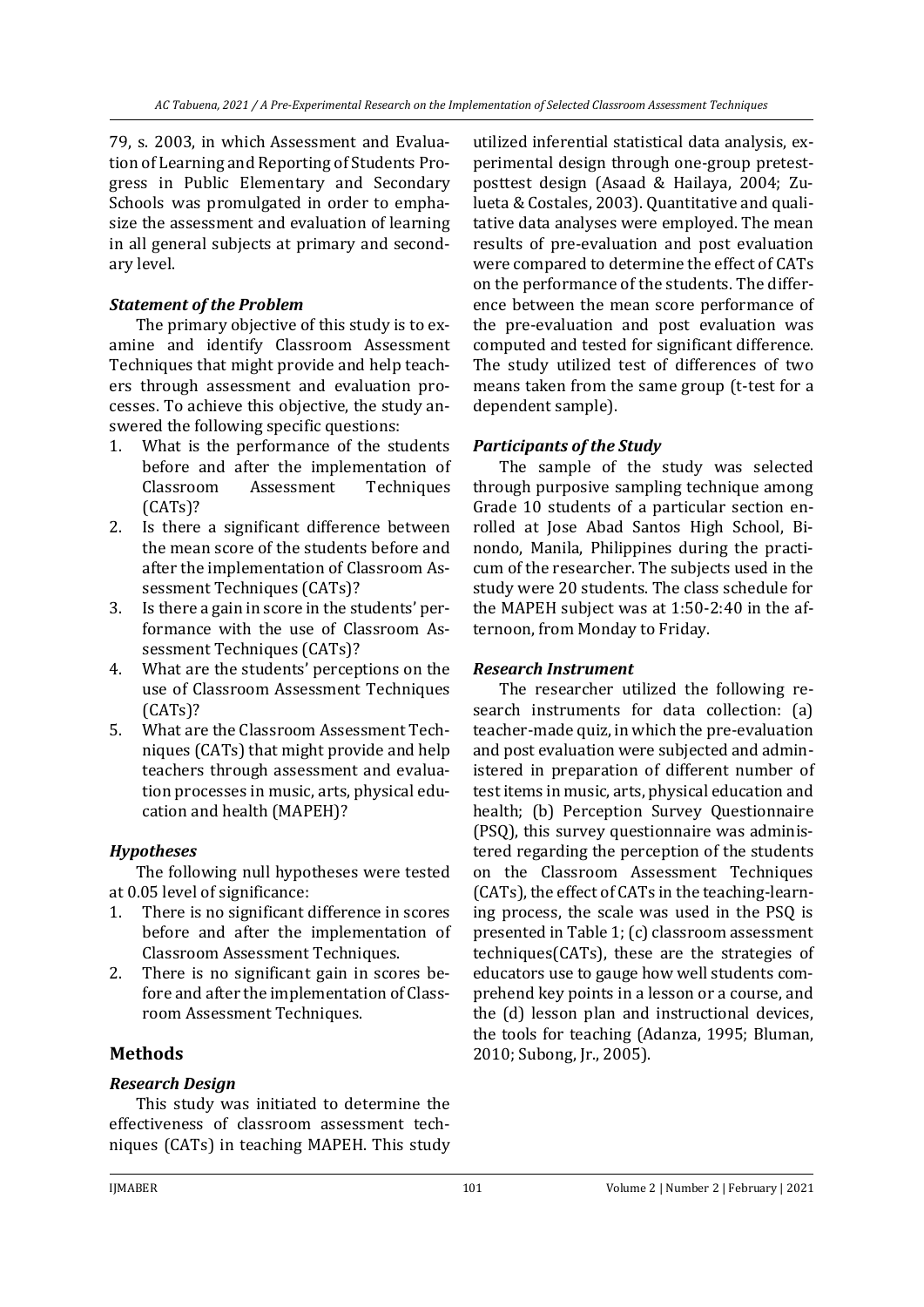| Scale | Range         | Interpretation           |
|-------|---------------|--------------------------|
| 5     | $4.20 - 5.00$ | <b>Strongly Agree</b>    |
| 4     | $3.40 - 4.19$ | Agree                    |
| 3     | $2.60 - 3.39$ | Undecided                |
| 2     | $1.80 - 2.59$ | <b>Disagree</b>          |
| 1     | $1.00 - 1.79$ | <b>Strongly Disagree</b> |

| Table 1. Classroom Assessment Techniques Per- |
|-----------------------------------------------|
| ception Survey Questionnaire Scale            |

## *Data Gathering Procedure*

This study used the three stages of action research: Pre-Implementation Stage, Implementation Stage, and Post Implementation Stage (Asperas, 2005; Brookhart, 2005; Hutt, 2006).

#### *Pre-Implementation Stage.*

In this stage, in accordance of the requirement in the practicum (practice teaching), the researcher has a span of one-week observation to identify the existing problem/s in the nature of and among the students. This starting point gave way to the researcher a time to reflect and analyze the behavior and condition of the students in terms of their performance in MAPEH. During the observation week, it was found out that there was a low mean score in the first four subjects (MAPEH) by means of a number of teacher-made quizzes. The results of the mean scores in the four subjects were subjected to the pre-evaluation before the implementation of the CATs.

The researcher obtained analysis towards the result of the pre-evaluation from 20 students subjected in the study from the following variables: (a) attendance, performance of the students might affect in the number of presents in the class, whereas lesson might not taught in the following day; (b) student teacher, relationship between the teacher and the students might be the cause of changing the attitude in terms of learning of the students for a new Student Teacher (this includes the classroom management and teaching processes); (c) earning styles, different learning styles contribute in the performance of the students, in which strategies of a teacher might affect suitably or not in the teaching-learning process; and (d) assessment and evaluation processes, procedures of

assessing and evaluating the students might have difference from their previous (original) teacher to the present Student Teacher.

Respectively, the first problem of this study would entail the performance of the students before the implementation of Classroom Assessment Techniques (CATs). The data from this stage served as the pre-evaluation in the study.

## *Implementation Stage.*

The CATs were introduced in this stage. Incorporating the classroom assessment techniques in the lesson plans ensure an effective progress in the performance of the students. This stage answers the fifth problem of the study: "What are the Classroom Assessment Techniques (CATs) that might provide and help teachers through assessment and evaluation processes in music, arts, physical education and health (MAPEH)?"

The data from this stage will be the post evaluation in the study. The results of the mean scores in the four subjects were subjected to the post-evaluation after the implementation of Classroom Assessment Techniques. Right after the practicum, the PSQ was prepared to be answered by the students about their evaluation towards classroom assessment techniques. Table 2 shows the scale, range, and interpretation used in the implementation of the CATs through the PSQ.

*Table 2. Perception Survey Question on the Use of Classroom Assessment Techniques*

| Scale | Range         | Interpretation          |
|-------|---------------|-------------------------|
| 3     | $2.34 - 3.00$ | <b>Strongly Evident</b> |
| 2     | $1.67 - 2.33$ | Evident                 |
| 1     | $1.00 - 1.66$ | Not Evident             |

## *Post Implementation Stage.*

This stage answers the second, third and fourth problems of the study, as well as the elaboration of the fifth question. The results of the pre-evaluation and post evaluation were collected and used as the basis to find out the effectiveness of classroom assessment techniques in assessing students' performance in MAPEH. These data were analyze quantitatively including the mean of pre-evaluation and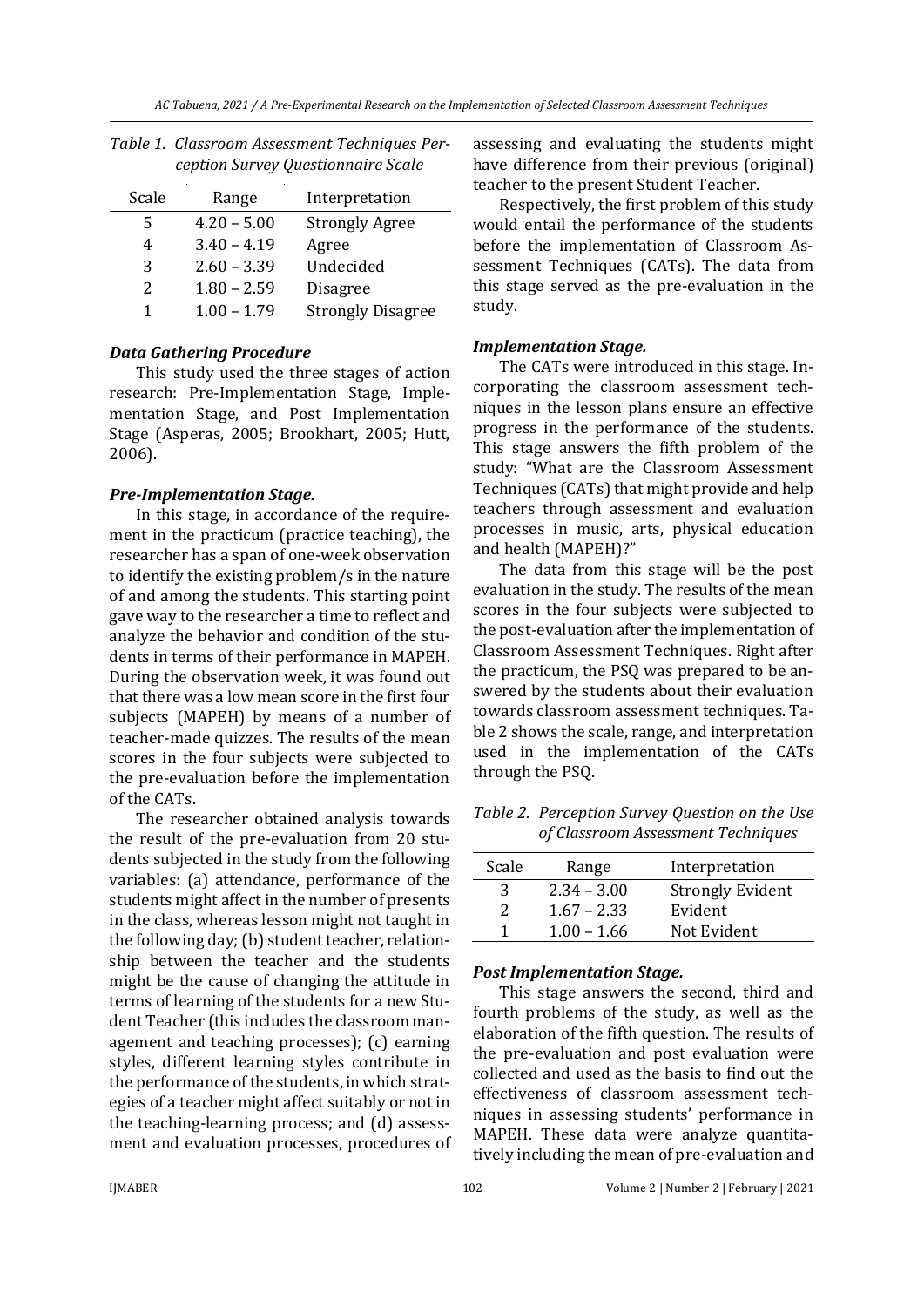post evaluation, the mean difference and the gain in scores. The data that were collected from perception survey questions were treated quantitatively and qualitatively. Pearson's r Coefficient of Correlation was also tested if the identified CATs were reliable by means of the result in the Periodic Test (average in MAPEH) and the final grade (average of four subjects - MAPEH) of the students, whole class (Punsalan & Uriarte, 1987; Tapson, 1998).

#### *Data Analysis*

The collected data were subjected to statistical analyses. All data were tested at 0.05 level of significance. The following statistical tools will be use in interpreting the gathered data: percentage, weighted mean, t-test, standard deviation, Hake factor <g>, used to measure how much the students gained in the evaluation (Hake, 1998), and the Pearson's r coefficient of correlation.

## **Result and Discussion**

#### *Performance of the Students on the Implementation of Classroom Assessment Techniques*

| Table 3. Performance of Students in MAPEH |  |
|-------------------------------------------|--|
|-------------------------------------------|--|

| Variables       | Mean    | N  | <b>Standard Deviation</b> |
|-----------------|---------|----|---------------------------|
| Pre-evaluation  | 77.2125 | 20 | 34.9289                   |
| Post Evaluation | 86.4750 | 20 | 32.4690                   |

#### *Significant Differences Before and After the Implementation of CATs*

*Table 4. Paired Sample t-test (Correlated Means) in MAPEH*

| Variables                        |        |       | Mean Difference t-value Significant Value Decision H <sub>0</sub> |          |
|----------------------------------|--------|-------|-------------------------------------------------------------------|----------|
| Pre-evaluation & Post Evaluation | 9.2625 | 5.045 | 2.093                                                             | Rejected |

#### *Gain in Scores in MAPEH on the Implementation of CATs*

*Table 5. Gain of Average / Normalized Gain (Hake, 1998)*

The obtained value of gain of average (Hake factor, shown in Table 5) was 0.40647 inferred to a moderate gain in scores of the students in MAPEH learning, with the used of the Classroom Assessment Techniques.

| Range           | Inference     |
|-----------------|---------------|
| $0.000 - 0.230$ | Low Gain      |
| $0.231 - 0.519$ | Moderate Gain |
| $0.520 - above$ | High Gain     |

## *Students Perception in Classroom Assessment Techniques*

*Table 6. Students Perception in Classroom Assessment Techniques*

| Question No.          | Weighted Mean | Remarks               |
|-----------------------|---------------|-----------------------|
| 1                     | 4.096         | Agree                 |
| 2                     | 4.258         | Agree                 |
| 3                     | 4.258         | Agree                 |
| 4                     | 3.645         | Agree                 |
| 5                     | 4.064         | Agree                 |
| 6                     | 4.000         | Agree                 |
| 7                     | 4.193         | Agree                 |
| 8                     | 4.516         | <b>Strongly Agree</b> |
| 9                     | 4.322         | Agree                 |
| 10                    | 4.548         | <b>Strongly Agree</b> |
| General Weighted Mean | 4.190         | Agree                 |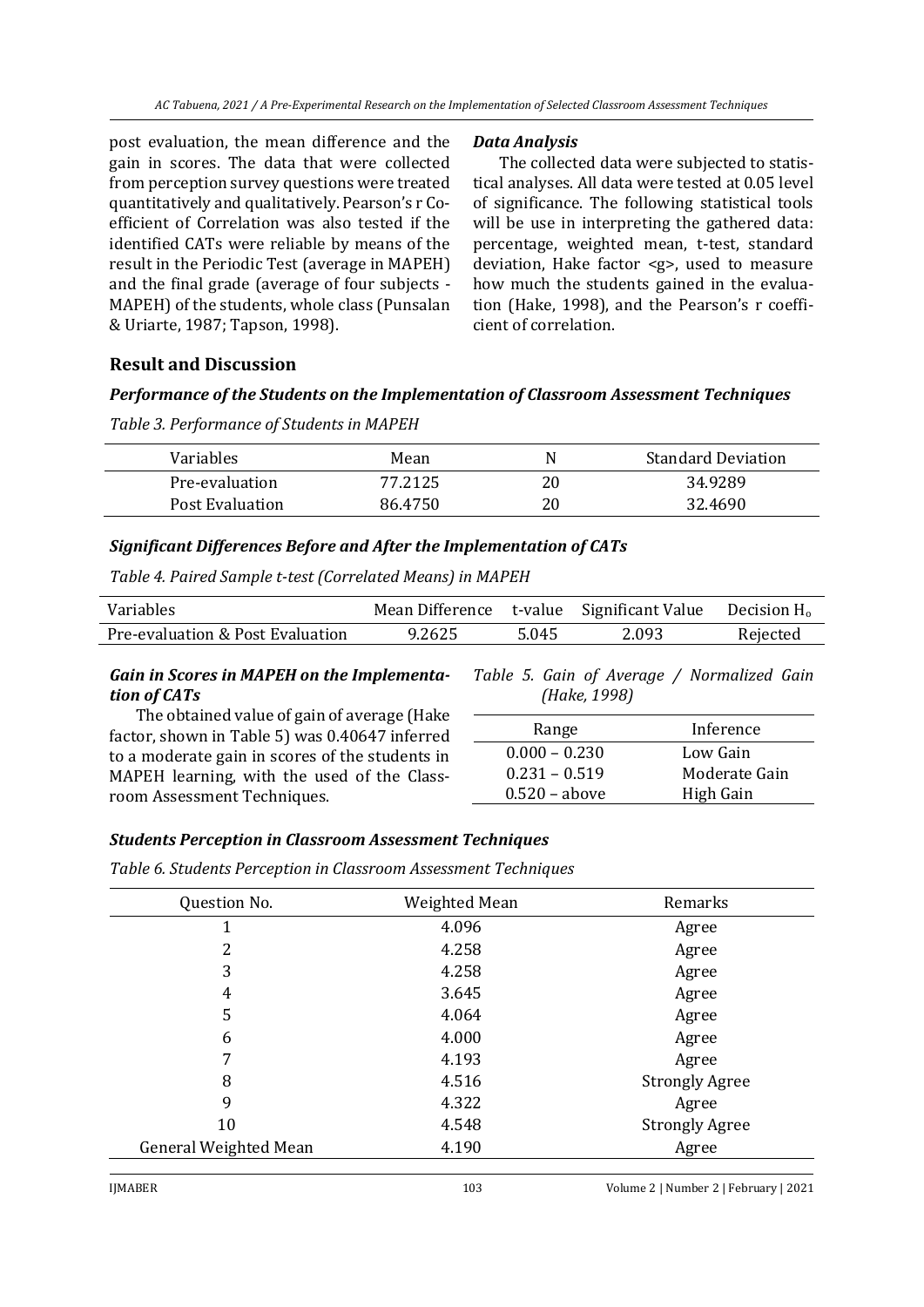#### *Classroom Assessment Techniques in Music, Arts, Physical Education and Health (MAPEH)*

*Table 8. Classroom Assessment Techniques in Music, Arts, Physical Education, and Health (MAPEH) for Junior High School Students*

| <b>Classroom Assessment Techniques</b>  | Weighted Mean | Inference               |
|-----------------------------------------|---------------|-------------------------|
| Background Knowledge Probe              | 2.935         | <b>Strongly Evident</b> |
| <b>Focused Listing</b>                  | 2.838         | <b>Strongly Evident</b> |
| Misconception/Preconception Check       | 2.838         | <b>Strongly Evident</b> |
| Pro and Con Grid                        | 2.548         | <b>Strongly Evident</b> |
| Analytic Matrix                         | 2.838         | <b>Strongly Evident</b> |
| One-Sentence Summary                    | 2.548         | <b>Strongly Evident</b> |
| <b>Concept Maps</b>                     | 2.516         | <b>Strongly Evident</b> |
| <b>Audiotaped Protocols</b>             | 2.967         | <b>Strongly Evident</b> |
| Documented Problem Solutions            | 2.741         | <b>Strongly Evident</b> |
| Human Tableau or Class Modeling         | 2.612         | <b>Strongly Evident</b> |
| Paper or Project Prospectus             | 2.677         | <b>Strongly Evident</b> |
| <b>Student-Generated Test Questions</b> | 2.709         | <b>Strongly Evident</b> |
| Mean                                    | 2.731         | <b>Strongly Evident</b> |

#### *Post Implementation Evaluation*

All the scores of the subject students obtained in their Periodic Test results (average) and Final Grade results (average) were tabulated by the researcher in the given sample size which is 40 (whole class). From the sum of each column, the degree of relationship (reliability) was computed using Pearson Product-Moment of Correlation Coefficient; the computed value of r is 0.53349 or 0.53. This value implies a high correlation between the scores obtained in Periodic Test results and Final Grade results. Therefore, there is a significant difference (relationship) in the scores obtained in the Periodic Test results (average) and Final Grade results (average).

## *Discussion*

The results revealed that the students had a low performance in the pre-evaluation before the implementation of classroom assessment techniques with the mean score of 77.2125 and SD of 34.9289. There was an increase in the students' performance in the post evaluation after the implementation of CATs with the mean score of 86.475 and SD of 32.4690. In addition, the result showed that there is a significant

difference in the performance of students in MAPEH learning before and after the implementation of classroom assessment techniques. The mean difference in the mean score was 9.2625. The obtained t is greater than the tabular t, thus the hypothesis of no difference in mean scores before and after the implementation of Classroom Assessment Techniques is rejected. Grieve (2003) explained that classroom assessment is an ongoing sophisticated feedback mechanism that carries with its specific implications in terms of learning and teaching. In the light of this research, it was further observed that the classroom assessment techniques emphasizes the principles of active learning as well as student-centered learning.

By using feedback attained through CAT's, teachers gain insight into which concepts their student's understand the best and which ones are most confusing. They can then use this information to decide when there needs to be more instruction, and when the class is ready to move on to the next topic. In this way, teachers are able to meet the needs of their students most effectively. Based on the result of the perception survey questionnaire and interview, the students had perceived positively on the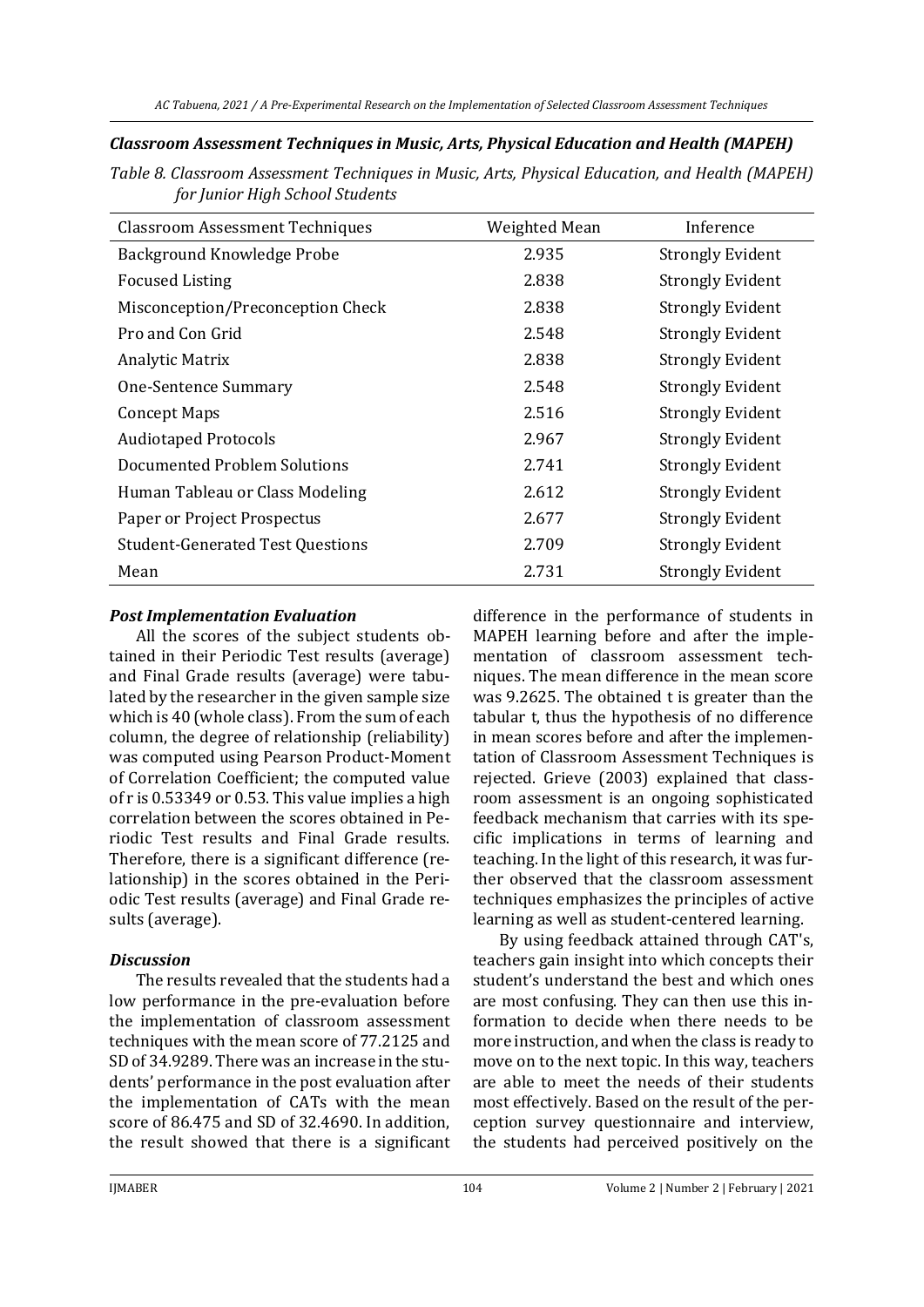use of classroom assessment techniques, 10 out of 10 questions were agreed by the students, questions 8 and 10 of strongly agree remark. They have agreed that classroom assessment techniques had a positive effect on their performance in MAPEH with an average mean of 4.19 (Table 6).

The identified classroom assessment techniques in music, arts, physical education and health (MAPEH) were all strongly evident with an average mean of 2.7305. The students were highly recognized the following classroom assessment techniques as part of their learning and progress in their performance in MAPEH. The Classroom Assessment Techniques (CATs) indicated in Table 8 provide help teachers through assessment and evaluation processes in music, arts, physical education and health (MAPEH). These twelve classroom assessment techniques are simple and controlled formative assessments that could used by teachers as part of an integral domain in assessment and evaluation of learning which is intended to introduce the classroom teacher and prospective teacher to those elements of measurement and assessment essential to good teaching.

These techniques can also help teachers understand the ways their students learn the best as well as alert teachers when a certain teaching approach is not working very well. Other benefits include flexibility and timeliness. Many of the techniques, although not all, can be used in a variety of ways. They can be adapted to fit large or small class sizes, or modified depending on what subject matter is being taught; they can be used to assess student's recall or critical thinking skills. Also, CAT's require very little time, if any, to be set aside - most of the activities can be conducted while regular instruction time is taking place.

Interviews gathered from the students testify that classroom assessment techniques were different from the other usual method of assessments yet, it is the way to improve their performance in music, arts, physical education and health - giving an opportunity through the questions/activities in CATs to learn better, as well, CATs provide both teachers and students information to improve the teaching-learning process.

The following were the statements agreed by the students in accordance to classroom assessment techniques (results in the Table 6): (a) questions/activities in CATs are easy to understand, (b) the students are free to write their opinion about the lesson being discussed, as well as to acquire their interest on the topics in MAPEH, (c) using the CATs, generally, the students are not anxious in taking the test, it is the way to change their attitudes towards tests because of classroom assessment techniques (4.064); (d) using the CATs, they are motivated in answering the questions/activity in MAPEH; (e) questions/activities in CATs help the students to learn better, enhance their skills in creative thinking, as well as in their writing skills ability; and (f) the CATs provide both teachers and students information to improve the teaching-learning process.

Classroom assessment is a joint process involving teachers as well as learners. In teaching and learning, it is an integral part. Teachers provide adequate assessment when they aim to measure the current and developing abilities of learners holistically while allowing them to take responsibility for the process. This view acknowledges the diversity of learners within the classroom, the need for multiple ways to measure their different abilities and learning potential, and the role of learners in the evaluation process as co-participants. The basis for learning and teaching assessment and evaluation plays an important role in effective teaching, a systematic process that utilizes data analysis and interpretation obtained through certain measures to provide guidance for the teaching process (Linn & Gronlund, 2000).

# **Conclusion and Recommendation**

The performance of the students in MAPEH improved with the implementation of techniques for classroom assessment. In the performance of the students in MAPEH before and after the implementation of classroom assessment techniques, there is a significant difference and gain in scores. Students agreed that techniques for classroom assessment would help them improve their MAPEH performance. The Classroom Assessment Techniques (CATs) have been identified to provide and assist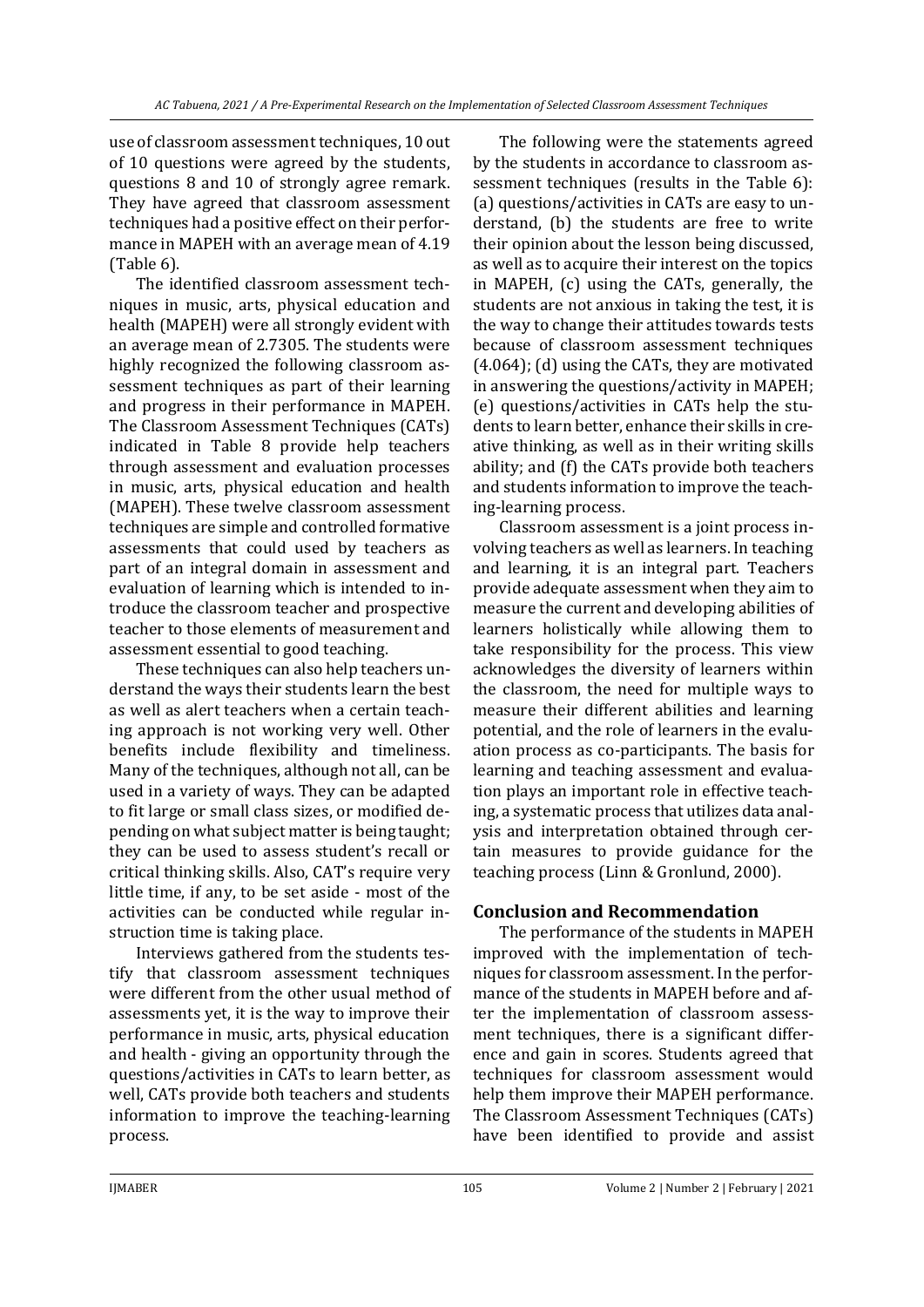teachers with assessment and evaluation processes in music, arts, physical education and health, which could be used as part of an integral field of learning assessment and evaluation to introduce those elements of measurement and evaluation essential to the teacher and prospective teacher in the classroom.

In the light of the findings and conclusions of the study, the following recommendations are here offered: (a) use classroom assessment techniques to gather immediate feedback, and to assess the students' learning and effectiveness of teaching practices; (b) the classroom assessment techniques are a better alternative on the traditional formative and/or summative test; (c) find out through an assessment and evaluation of other classroom assessment techniques that might help to improve instruction in the teaching-learning process; (d) teacher should have an enough background on how to use the formative assessments; and (e) more classroom assessment techniques to be developed and implemented for better learning and effective teaching.

#### **References**

- Adanza, E. G. (1995). *Research methods: principles and applications.* Quezon City: Rex Printing Co.
- Angelo, T. A. & Cross, P. P. (1993). *Classroom assessment techniques: a handbook for college teacher* (2nd ed). San Francisco: Jossey-Bass.
- Asaad, A. S. & Hailaya, W. M. (2004). *Measurement and evaluation: concepts and principles.* Manila: Rex Book Store, Inc.
- Asperas C. M. (2005). *Strategies in health education (a text-workbook).* Manila: Educational Publishing House.
- Brookhart, S. M. (2005). *Assessment theory for college classrooms.* San Francisco: Jossey-Bass, Wiley Periodicals, Inc.
- Bluman, A. G. (2010). *Elementary statistics: a step by step approach, a brief version.* New York: McGraw-Hill Companies, Inc.
- Department of Education (2015). DepEd Order No. 8, s. 2015 "Policy Guidelines on Classroom Assessment for the K to 12 Basic Education Program." Pasig City: Department of Education.
- Department of Education (2003). DepEd Order No. 79, s. 2003, "Assessment and Evaluation of Learning

and Reporting of Students' Progress in Public Elementary and Secondary Schools." Pasig City: Department of Education.

- Department of Education (2002). DepEd Order No. 73, s. 2002, "Guidelines on the Assessment and Rating of Learning Outcomes Under the K to 12 Basic Education Curriculum." Pasig City: Department of Education.
- Good, C. V. (1972). *Essentials of educational research* (2nd ed). New Jersey: Prentice-Hall, Inc.
- Greive, D. (2003). *A handbook for adjunct/part-time faculty and teachers of adults* (5th Ed). The Adjunct Advocate, Ann Arbor.
- Hake, R. R. (1998). Interactive-engagement versus traditional methods: A six-thousand-student survey of mechanics test data for introductory physics courses. *American Journal of Physics, 66*(1), 64- 74.
- Hutt, C. A. (2006). *Researching and writing across the curriculum.* New York: Pearson Education, Inc.
- Linn, R. L. & Gronlund, N. E. (2000). *Measurement and assessment in teaching.* Upper Saddle River, New Jersey: Prentice-Hall, Inc.
- Maningas, O. B. (2013). *Classroom assessment techniques (CATs) and students' achievements in genetics.* Manila: Technological University of the Philippines.
- Nunan D. (1988). *The learner-centered curriculum: a study in second language teaching.* Cambridge: Cambridge University Press.
- Punzalan, T. G. & Uriarte, G. G. (1987). *Statistics: a simplified approach.* Manila: Rex Book Store, Inc.
- Santos, R. DG. (2007). *Assessment of learning 1.* Quezon City: Lolimar Publishing, Inc.
- Subong, Jr. P. E. (2005). *Statistics for research.* Manila: Rex Book Store, Inc.
- Tabuena, A. C. (2020). Development and validation of a Philippine music achievement test in addressing the K to 12 music curriculum learning competencies. *International Journal of Innovative Research and Development, 9*(4), 16-25.
- Tabuena, A. C., Bartolome, J. E. M. B. & Taboy D. K. R. (2020). Preferred teaching practices among junior high school teachers and its impact towards readiness of grade seven students in the secondary school. *International Journal of Trend in Scientific Research and Development, 4*(4), 588-596.
- Tabuena, A. C. (2019). Effectiveness of classroom assessment techniques in improving performance of